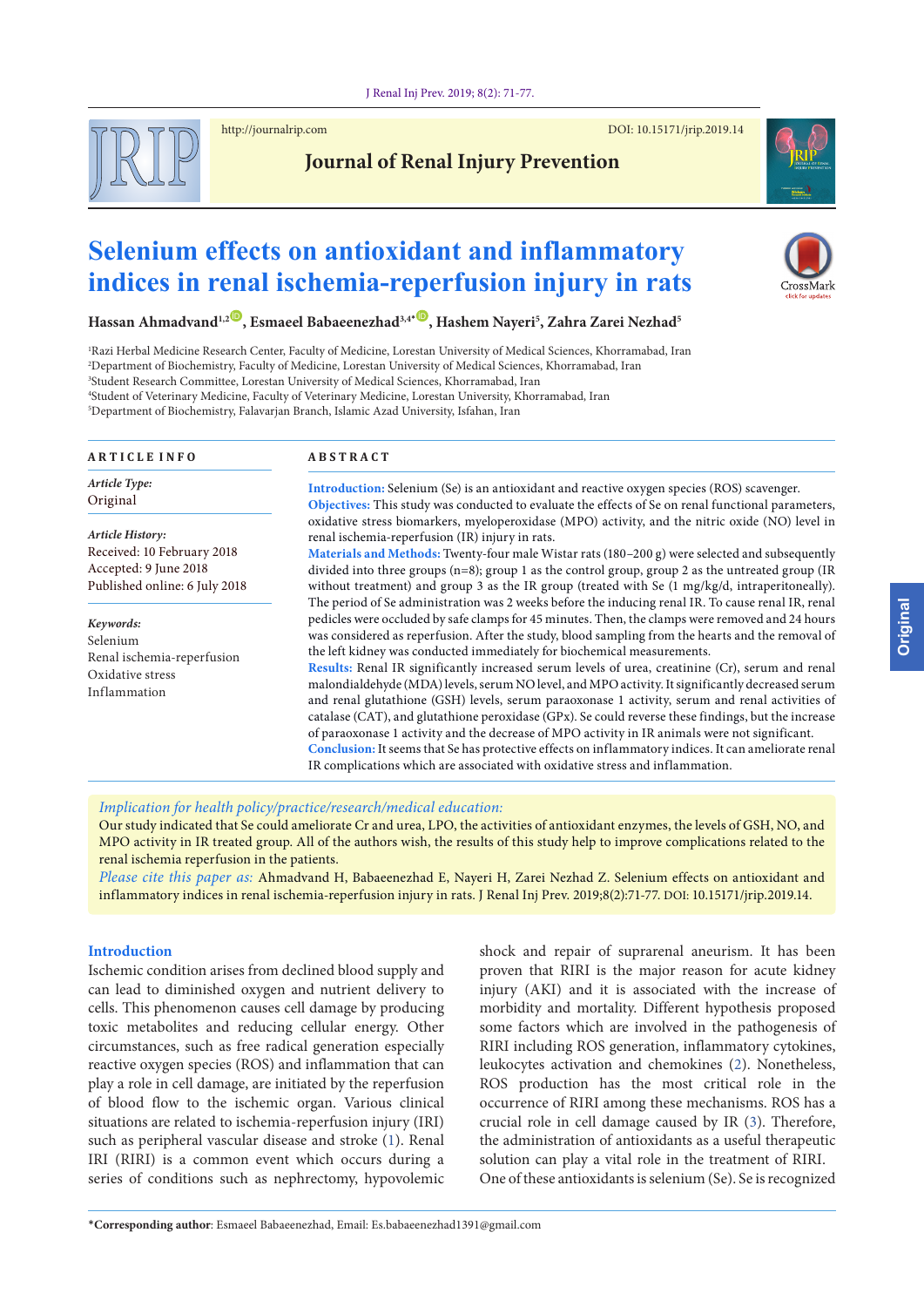#### Ahmadvand et al

as a requirement trace element which displays various biological roles in the body including the contribution as the cofactor of selenoproteins, ROS scavenging, thyroid hormone production and anti-inflammatory effects. Se is plentifully found in seafood, meat products, and cereals. Several studies have been showed that the lack of Se in the body can participate in the pathogenesis of some disorders for example cancer, and metabolic diseases [\(4](#page-5-3), [5](#page-5-4)). Recently, the role of the kidney has been demonstrated in Se metabolism because of the synthesis of various selenoproteins such as glutathione peroxidase (GPx) in the kidney. There is a significant correlation between the decreased level of Se and defects in selenoproteins. Today, it is proposed that chronic diseases can be reduced by using Se supplements ([6\)](#page-5-5).

#### **Objectives**

The objectives of this study were to evaluate of Se effects on antioxidant and inflammatory indices in RIRI in rats.

#### **Materials and Methods** *Chemicals*

The utilized chemicals are listed as follow: Se (Sigma Aldrich Company, USA), Tris-EDTA (Merck Company, Germany), DNTB (Sigma Aldrich Company, USA), K2HPO4 (Sigma Aldrich Company, USA), H2O2 (Sigma Aldrich Company, USA), Tris-Hcl (Merck Company, Germany), NaN3 (Sigma Aldrich Company, USA), GSH (Sigma Aldrich Company, USA).

#### *Animals and study design*

24 adult male Wistar rats weighing 180–200 g were acquired from the Razi herbal medicine research center of the Lorestan University of Medical Sciences. Then, they were accustomed for one week in laboratory condition. Organized access to food and water were made for the rats. Appropriate temperature (22℃) and a 12-hour light and 12-hour dark cycle condition were prepared for the rats. Finally, the rats were categorized haphazardly into three groups (n=8) as follows:

Group1; Control group (without IR).

Group2; Untreated group (IR without treatment).

Group3; Treated group (treated with Se 1 mg/kg) by intraperitoneally (i.p.) injection together with 45 minutes ischemia and 24 hours reperfusion). The period of Se administration was 2 weeks before the initiation of renal IR.

#### *Surgical procedure*

After the treatment period (2 weeks) with Se, the rats received ketamine (75 mg/kg) and xylazine (8 mg/kg) intraperitoneally (i.p.) to anesthetize. After that, the rats were prepared for the operation with shaving and disinfecting the abdominal area. Then, the surgical procedure was initiated by the development of an abdominal incision. To develop ischemia, the left and right kidney arteries were obstructed by using clamps for 45 minutes. After 45 minutes, the vessels were opened again and the renal blood flow was re-established. The reperfusion step was continued for 24 hours. Then, blood samples were prepared from the animal hearts and their serums were taken. Additionally, the removal of the left kidney was done immediately and homogenized for further biochemical analysis.

# *The determination of renal functional parameters Urea and creatinine*

The measurement of renal functional parameters including urea and creatinine (Cr) in the serum samples were performed by a biochemical autoanalyzer (Olympus AU-600, Tokyo, Japan). Commercial kits were used in this measurement.

# *Lipid peroxidation measurement Malondialdehyde*

Malondialdehyde (MDA), as lipid peroxidation (LPO) index, was measured by the thiobarbituric acid (TBA) method. The absorbance measurement was done spectrophotometrically at 540 nm wavelength. MDA concentration was shown as nM MDA/mg-pr ([7](#page-5-6)).

# *The evaluation of oxidative stress and inflammation biomarkers*

# *Glutathione*

Serum and renal GSH levels were measured by spectrophotometer (Tokyo, Japan) at 412 nm wavelength, based on the Ellman method [\(8](#page-5-7)). The GSH levels were indicated as nM/mg-pr.

#### *Catalase*

Catalase (CAT) activity in serum and kidney was measured by the Sinha method [\(9](#page-5-8)). The reaction began by adding up sample (20 μL) in 30 mM hydrogen peroxide (2 mL) in 50 mM potassium phosphate buffer (pH 7.0). Enzyme units are shown as mmol/L of utilized H2O2 per min g or mL.

#### *Glutathione peroxidase*

Serum and renal GPx activities were determined in accordance with our previous study [\(10\)](#page-5-9).

#### *Myeloperoxidase measurement*

Serum myeloperoxidase (MPO) activities were determined in accordance with our previous study [\(11\)](#page-5-10).

#### *Nitric oxide measurement*

The measurement of nitric oxide (NO) level in the serum samples was performed by the evaluation of nitrite as the end product of NO. Nitrite evaluation was done based on the method of Giustarini et al [\(12\)](#page-5-11).

#### *Paraoxonase 1 measurement*

Serum paraoxonase 1 (PON1) activities were determined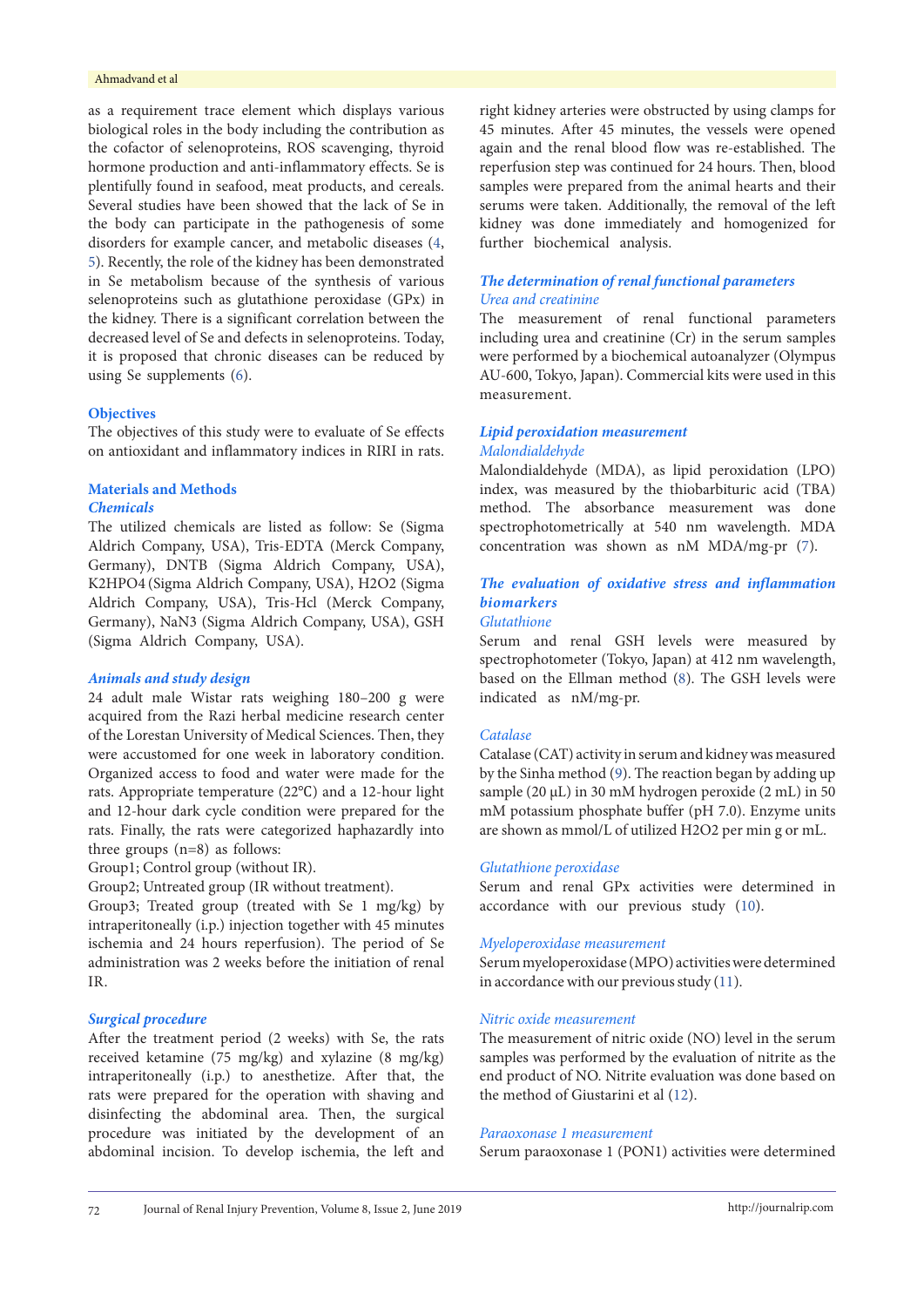in accordance with our previous study ([13](#page-5-12)).

#### *Ethical issues*

All of the experimental protocols were conducted in accordance with the manuals of the Animal Ethics Committee of the Lorestan University of Medical Sciences. Additionally, all experimental protocols and steps of the tests were conducted in compliance with the regulations of the Research Ethics Committee of our university and Iranian Ethical Guidelines for the use of animals in research. Additionally all animal experiments were in accordance with protocols approved by the United States National Institutes of Health (NIH, 1978).

#### *Statistical analysis*

The results were expressed as mean ± SD. The Mann-Whitney test was performed, as the basic test, by using the SPSS software version 21 to identify group differences. Significance was considered statistically at *P* value < 0.05.

# **Results**

# *The effect of Se on the serum levels of Cr and urea in RIR rats*

The level of Cr in serum is demonstrated in [Figure](#page-2-0) 1. The level of serum Cr significantly increased in untreated IR rats compared with the control group  $(1.31 \pm 0.121$  versus  $1.25 \pm 0.12$  mg/dL,  $P = 0.01$ ). Se could significantly inhibit the increase of serum Cr level in the treatment group compared with the untreated IR group  $(1.15 \pm 0.10 \text{ versus}$  $1.31 \pm 0.121$  mg/dL;  $P=0.02$ ).

The level of urea in serum is demonstrated in [Figure](#page-2-1) 2. The level of serum urea significantly increased in the untreated IR group compared with the control group  $(101.25 \pm 6.14)$ versus 87.3  $\pm$  7.21 mg/dL; *P*=0.01). The level of serum urea in the treated group was significantly less than that of the untreated IR group (91.7  $\pm$  8.68 versus 101.25  $\pm$  6.14 mg/dL;  $P = 0.04$ ).

### *The effect of Se on serum and renal MDA levels in RIR rats*

<span id="page-2-0"></span>The level of MDA in serum is indicated in [Table](#page-3-0) 1.





<span id="page-2-1"></span>

**Figure 2.** The effect of selenium (Se) on serum urea level in control, untreated and treated renal ischemia-reperfusion animals. Values are expressed as mean ± standard deviation (SD). \**P* < 0.05 compared with control group. #*P* < 0.05 compared with IR group.

The level of serum MDA significantly enhanced in the untreated IR group compared with the control group (53 ± 4.34 versus 23.5 ± 2.18 nM/mg-pr; *P*=0.01). The level of the serum MDA significantly reduced in the treated group compared with the untreated IR group ( $35 \pm 2.97$  versus  $53 \pm 4.34$  nM/mg-pr;  $P=0.04$ ).

The level of MDA in the kidney is indicated in [Table](#page-3-1) 2. The level of renal MDA significantly increased in the untreated IR group compared with the control group (76.6  $\pm$  6.41 versus 36.0  $\pm$  3.38 nM/mg-pr; *P* = 0.02). The level of renal MDA significantly decreased in the treated group compared with the untreated IR group  $(48.7 \pm 4.12 \text{ versus}$ 76.6 ± 6.41 nM/mg-pr; *P*=0.03).

# *The effect of Se on serum and renal GSH levels in RIR rats*

The level of GSH in serum is demonstrated in [Table](#page-3-0) 1. The level of serum GSH significantly decreased in the untreated IR group compared with the control group (5.41  $\pm$  0.45 versus 11.3  $\pm$  1.0 nM/mg-pr; *P* = 0.02). The level of serum GSH significantly increased in the treated group compared with the untreated IR group (9.2  $\pm$  0.86 versus 5.41  $\pm$  0.45 nM/mg-pr;  $P = 0.04$ ).

The level of GSH in the kidney is demonstrated in [Table](#page-3-1) [2.](#page-3-1) The level of kidney GSH significantly reduced in the untreated IR group compared with the control group (6.2 ± 0.59 versus 10.7 ±1.5 nM/mg-pr; *P*=0.01). Se could significantly increase the renal GSH level in the treated group in comparison to the untreated IR group  $(9.7 \pm 0.87)$ versus 6.2 ± 0.59 nM/mg-pr; *P*=0.03).

# *The effect of Se on serum and renal CAT activities in RIR rats*

Serum CAT activity is indicated in [Table](#page-3-0) 1. Serum CAT activity in the IR group was significantly lower than that of the control group (58.1  $\pm$  4.61 versus 140.5  $\pm$  13.84 U/mg protein;  $P=0.03$ ). Se could significantly increase serum CAT activity in the treated group compared to the untreated IR group (126.8 ± 11.84 versus 58.1 ± 4.61 U/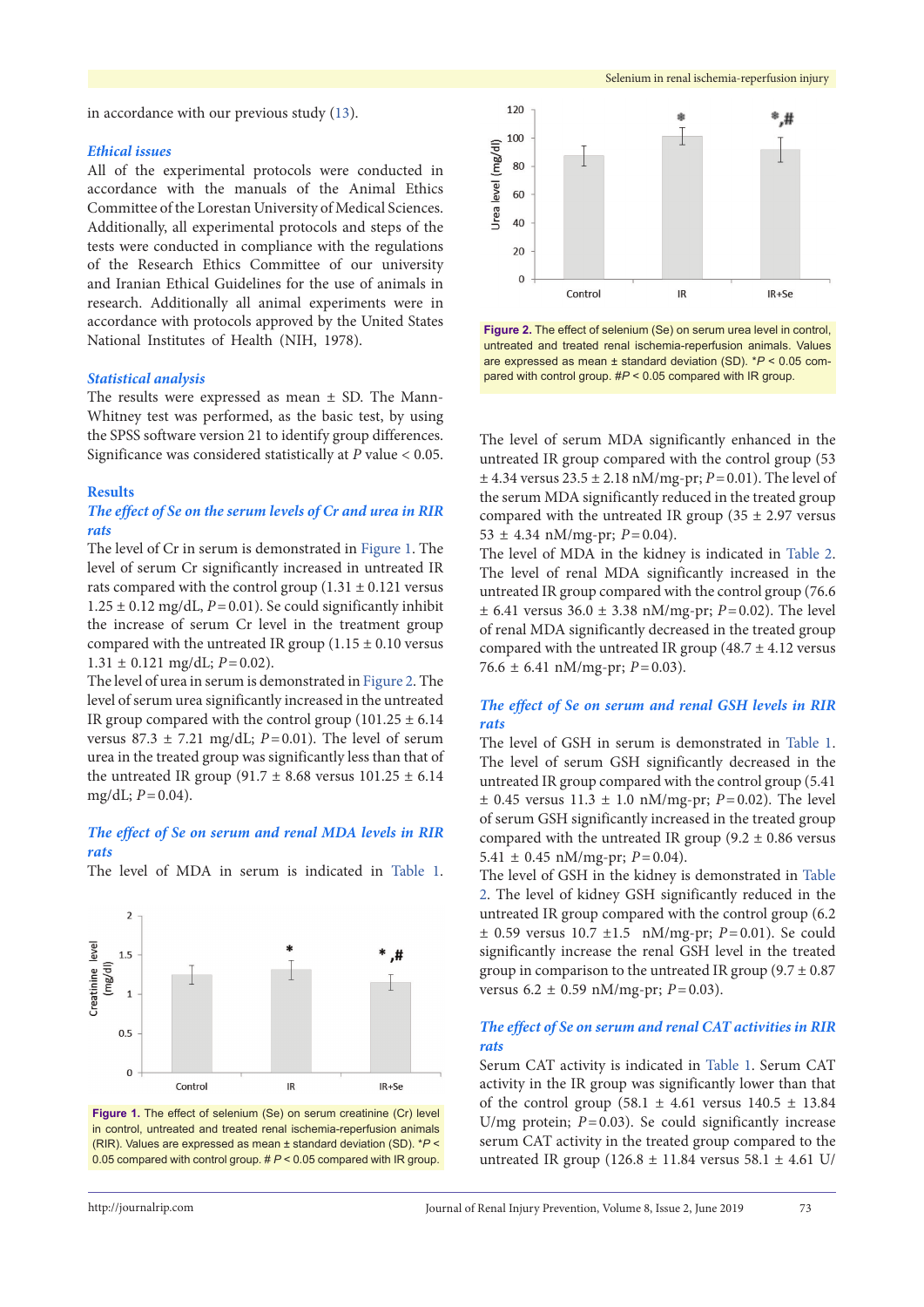#### Ahmadvand et al

<span id="page-3-0"></span>**Table 1.** The effects of selenium administration on serum levels of MDA, GSH, serum activities of CAT, GPX and PON1 in control, un-treated and treated RIR rats

| MDA (nmol/mg protein) | $2.18 + 23.5$  | $4.34 \pm 53*$     | $2.97 \pm 35$ <sup>*,#</sup> |
|-----------------------|----------------|--------------------|------------------------------|
| GSH (nmol/mg protein) | $1.0 \pm 11.3$ | $0.45 + 5.41*$     | $0.86 \pm 9.2$ */*           |
| CAT (U/mg protein)    | 13.84±140.5    | $4.61 \pm 58.1*$   | $11.84 \pm 126.8$ *,#        |
| GPX (U/mg protein)    | 41.22±428.83   | 23.73±251.6*       | $40.22 \pm 420.3$ *,#        |
| PON1 (U/min)          | 40.34±19.51    | $10.37 \pm 3.38$ * | 19.92±14.91*                 |

Abbreviations: GPx, glutathione peroxidase; PON1, paraoxonase 1; RIR, renal ischemia-reperfusion; MDA, malondialdehyde; GSH, glutathione; CAT, catalase.

Values are expressed as mean ± standard deviation (SD). \**P* < 0.05 compared with control group. # *P* < 0.05 compared with IR group.

<span id="page-3-1"></span>**Table 2.** The effects of selenium administration on serum levels of MDA, GSH, serum activities of CAT, GPX and PON1 in cthe kidney of control, un-treated and treated RIR rats

| Parameter             | Control        | ΙR              | IR+Se                             |
|-----------------------|----------------|-----------------|-----------------------------------|
| MDA (nmol/mg protein) | $3.38 \pm 36$  | $6.41\pm76.6*$  | $4.12{\pm}48.7^*$                 |
| GSH (nmol/mg protein) | $1.5 \pm 10.7$ | $0.59 \pm 6.2*$ | $0.87 + 9.7$ <sup>*,#</sup>       |
| CAT (U/mg protein)    | 13.82±148.1    | $9.97 + 113.4*$ | $12.69 \pm 147.6$ *,#             |
| GPX (U/mg protein)    | 57.23±596.3    | $40.2 + 428.7*$ | $51.42 \pm 528.1$ <sup>*</sup> .# |

Abbreviations: GPx, glutathione peroxidase; PON1, paraoxonase 1; RIR, renal ischemia-reperfusion; Se, Selenium; MDA, malondialdehyde; GSH, glutathione; CAT, catalase.

Values are expressed as mean ± standard deviation (SD). \**P* < 0.05 compared with control group. # *P* < 0.05 compared with IR group.

mg protein; *P*=0.04). Serum CAT activity in the IR group treated with Se was similar to the control group.

Renal CAT activity is demonstrated in [Table](#page-3-1) 2. Renal CAT activity significantly reduced in the untreated IR group compared with the control group  $(113.4 \pm 9.97 \text{ versus}$ 148.1 ± 13.82 U/mg protein; *P*=0.03). Renal CAT activity in the IR group treated with Se was significantly more than that of the IR group (147.6  $\pm$  12.694 versus 113.4  $\pm$ 9.97 U/mg protein; *P*=0.03). It was similar to renal CAT activity in the control group.

# *The effect of Se on serum and renal activities of GPX in RIR rats*

Serum and renal GPX activities are respectively demonstrated in [Tables](#page-3-0) 1 and [2](#page-3-1). The serum GPX activity in the IR group was significantly lower than that of the control group (251.6 ± 32.73 versus 428.83 ± 41.22 U/ mg protein; *P*=0.03). Se could significantly enhance the serum GPX activity in the treated IR group compared with the untreated IR group  $(420.3 \pm 40.22 \text{ versus } 251.6$ ± 23.73 U/mg protein; *P*=0.04). The GPX activity in the serum of the IR group treated with Se was approximately similar to the GPX activity in the control group.

Renal GPX activity in the IR group was significantly lower than that of the control group  $(428.7 \pm 40.2 \text{ versus } 596.3$  $\pm$  57.23 U/mg protein;  $P=0.02$ ). Se could significantly increase renal GPX activity in the treated group in comparison to the untreated IR group (528.1  $\pm$  51.42 versus 428.7 ± 40.2 U/mg protein; *P*=0.01). Renal GPX activity in the IR group treated with Se was approximately similar to the control group.

*The effect of Se on the serum activity of PON 1in RIR rats* The serum PON1 activity is demonstrated in [Table](#page-3-0) 1. The

serum PON1 activity in the IR group was significantly lower than that of the control group  $(10.37 \pm 3.38 \text{ versus}$ 40.34 ± 19.51 U/mg protein; *P*=0.001). The PON1 activity in the serum of the treated group was more than that of the untreated IR group (19.92  $\pm$  14.91 versus 10.37  $\pm$ 3.38 U/mg protein; *P*=0.23), but it was not statistically significant.

*The effect of Se on the serum activity of MPO in RIR rats* The level of MPO in the serum is demonstrated in [Figure](#page-3-2) 3. The serum MPO activity in the IR group was significantly more than that of the control group (89.57 ± 17.88 versus 56.75 ± 18.87 U/mg protein; *P*=0.017). Se could reduce the MPO activity in the serum of the treated group compared with the untreated IR group (74.20  $\pm$ 29.02 versus 89.57 ± 17.88 U/mg protein; *P*=0.2), but this change was not statistically significant.

<span id="page-3-2"></span>

**Figure 3.** The effect of selenium (Se) on serum myeloperoxidase (MPO) activity in control, untreated and treated renal ischemia-reperfusion (RIR) animals. Values are expressed as mean ± standard deviation (SD). \**P* < 0.05 compared with control group. # *P* < 0.05 compared with IR group.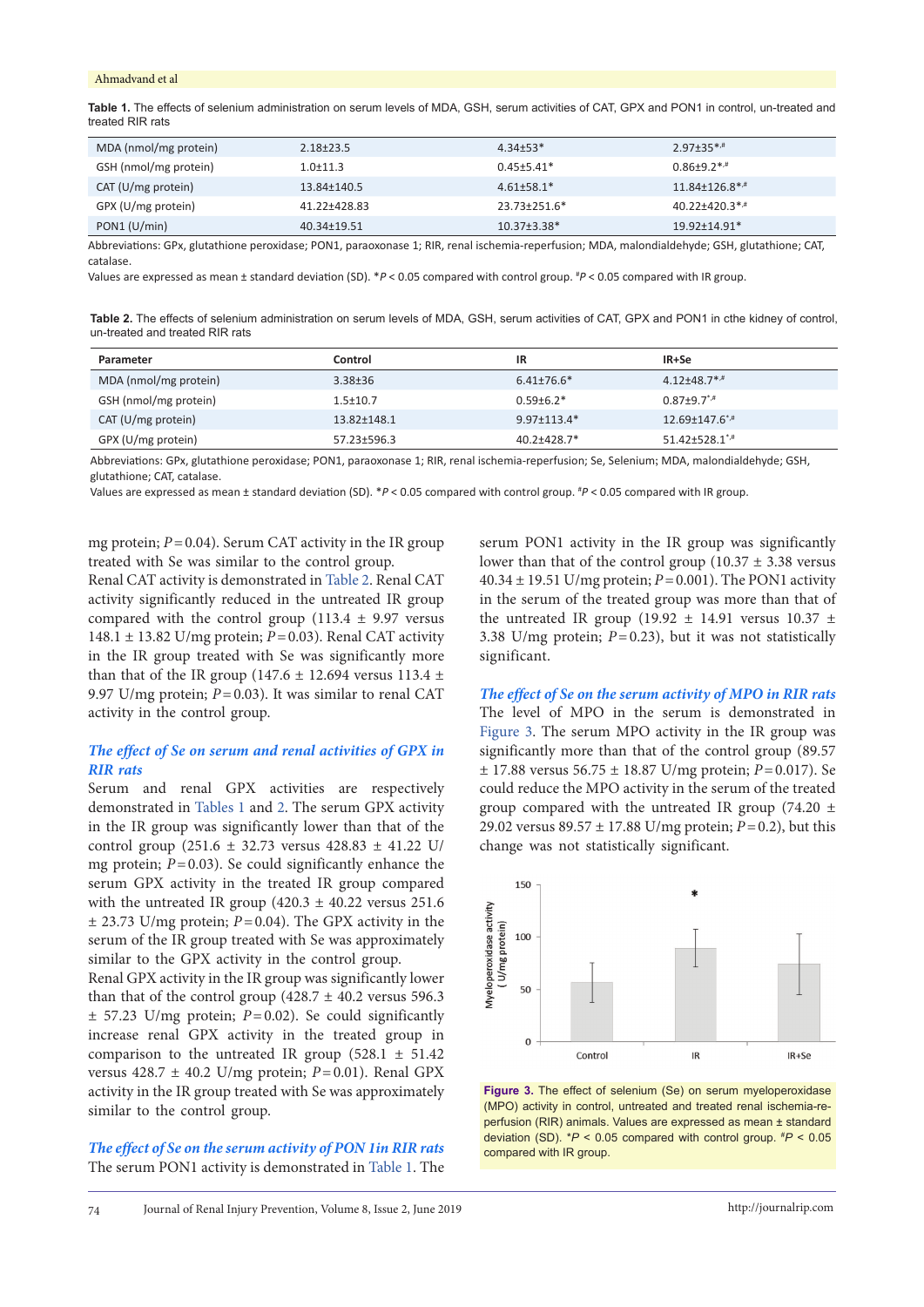# *The effect of Se on the serum NO level in RIR rats*

The level of NO in the serum is demonstrated in [Figure](#page-4-0) [4](#page-4-0). The level of serum NO significantly increased in the untreated IR group compared with the control group (3.00 ± 0.96 versus 1.80 ± 0.52 nmol/dL; *P*=0.007). Se could significantly decrease the level of serum NO in the treated group compared with the untreated IR group  $(1.95 \pm 0.39)$ versus  $3.00 \pm 0.96$  nmol/dL;  $P=0.015$ ). The serum level of NO in the treatment group was similar to the control group.

#### **Discussion**

RIRI is the major reason for AKI. Oxidative stress and inflammation are factors that create RIRI. Among these factors, oxidative stress particularly ROS plays a more important role than other factors in renal IR pathogenesis [\(1-](#page-5-0)[3](#page-5-2)). Hence, the administration of antioxidants is considered as a therapeutic solution in order to protect organs against free radicals.

#### *The effect of Se on serum urea and Cr*

Our results indicated that the levels of serum Cr and urea significantly increased in untreated IR rats compared with control rats. Se could significantly inhibit the increase of serum Cr and urea levels in the treatment group compared with the untreated IR group. A related study showed that curcumin could play an effective role in the reduction of renal IR damage via the significant decrease of urea level ([14](#page-5-13)). Garlic oil was another treatment that its application significantly decreased Cr and urea levels ([15\)](#page-5-14). Aqueous garlic extract was also used for RIRI treatment and has similar effects on Cr and urea levels [\(16\)](#page-6-0). It can be guessed that the reduction of renal function parameters in the serum may be due to antioxidant properties of Se because other researches demonstrated that natural antioxidants such as α-tocopherol ([17](#page-6-1)) and oxytocin [\(18\)](#page-6-2) showed similar effects on Cr and urea levels. Hence, the administration of antioxidants such as Se with protective effects on renal functional parameters can ameliorate renal IR which induces renal functional damage.

#### *The effect of Se on serum and renal LPO*

Other results of our study showed that the levels of serum and renal MDA significantly enhanced in the untreated IR group compared with the control group. The levels of the serum and renal MDA significantly reduced in the treated group compared with the untreated IR group. MDA was measured as an LPO marker in this study. Various treatments were used in different studies that improved the increase of MDA level. Some of them are melatonin [\(19\)](#page-6-3), oxytocin ([18](#page-6-2)), curcumin [\(14\)](#page-5-13), aqueous garlic extract [\(16\)](#page-6-0). Previous studies revealed that Se could inhibit LPO in vivo [\(7](#page-5-6)). Our treatment could reduce significantly the serum and renal MDA levels similar to previous studies. Therefore, the use of natural antioxidants with beneficial effects on MDA can prevent or be helpful in decreasing

<span id="page-4-0"></span>

**Figure 4.** The effect of selenium (Se) on serum nitric oxide (NO) level in control, untreated and treated renal ischemia-reperfusion (RIR) animals. Values are expressed as mean ± standard deviation (SD). \**P* < 0.05 compared with control group. # *P* < 0.05 compared with IR group.

complications that are associated with oxidative stress in RIRI.

# *The effect of Se on antioxidant enzyme activities and GSH level*

The activities of GPX and CAT in serum and kidney, serum PON1 activity, serum and renal GSH levels significantly decreased in the untreated IR group compared with the control group. The treatment of animals with Se could increase the activities of GPX and CAT in serum and kidney, serum and renal GSH levels in the treated group compared with the untreated IR group. Serum PON1 activity also increased in the treated group, but it was not significant. The activities of CAT, GPX are used for the evaluation of antioxidant status. PON1 is an antioxidant enzyme that inhibits oxidative modification of LDL (Ox-LDL) and plays the main role in most of antioxidative activity that has been attributed to HDL [\(20\)](#page-6-4). In various studied, other treatments including sitagliptin [\(21\)](#page-6-5), curcumin [\(14](#page-5-13)), silymarin ([22](#page-6-6)), and coenzyme Q10 [\(23](#page-6-7)) could exert protective effects on antioxidant defense system. A recent study also indicated that Se could improve the activities of antioxidant enzymes in vivo [\(24\)](#page-6-8). Our results are similar to other researches which showed the beneficial effects of natural antioxidants on the antioxidant defense system. Hence, the utilization of natural antioxidants which can increase the activities of antioxidant enzymes and GSH level can inhibit or ameliorate the complications of renal IR which induces oxidative stress.

# *The effect of Se on serum NO level and MPO activity*

The serum MPO activity in the untreated group was significantly more than that of the control group. Se could reduce the MPO activity in the serum of the treated group compared with the untreated IR group, but it was not statistically significant. Se could decrease MPO activity in the treatment group in a way that its activity was not significantly different from MPO activity in the control group  $(P>0.05)$ . MPO is a heme protein that is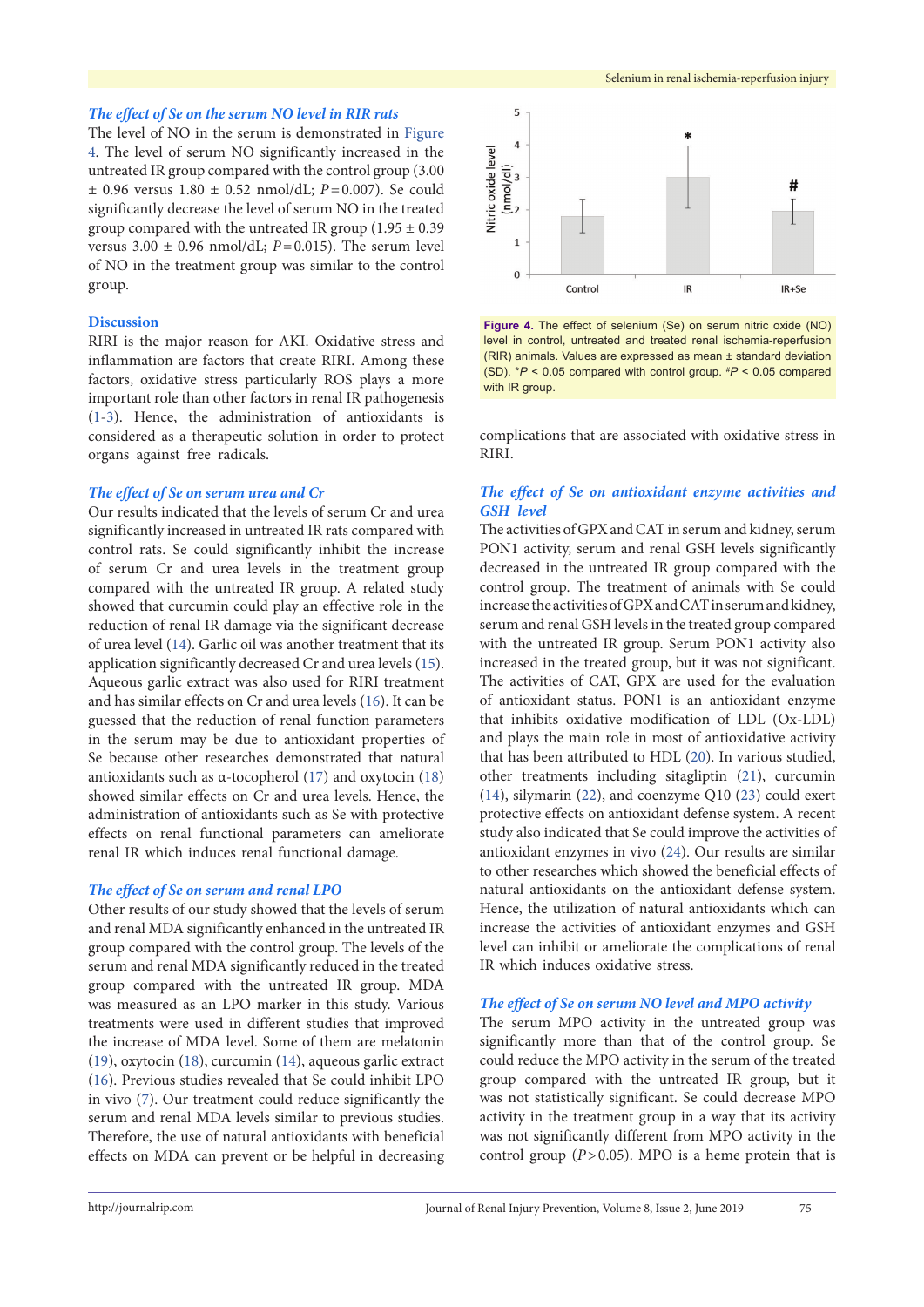#### Ahmadvand et al

released by neutrophils. It plays a role in inflammation and oxidative stress processes. MPO is recognized as a marker of neutrophil infiltration and accumulation ([25\)](#page-6-9). Several reports have been suggested various antioxidant treatments for improving the MPO activity [\(16](#page-6-0)[,18](#page-6-2)[,21\)](#page-6-5). A previous study showed that Se could reduce MPO activity in vivo [\(26\)](#page-6-10). Other part of our study showed Se could significantly decrease the level of serum NO in the treated group compared with the untreated IR group. NO reacts with superoxide radicals. Peroxynitrite, a cellular oxidant, is produced in this reaction [\(27\)](#page-6-11). Antioxidants including the combination of Se and vitamin E [\(28](#page-6-12)), curcumin ([14\)](#page-5-13), and sitagliptin [\(21\)](#page-6-5) could improve NO level in pathological conditions. It has been demonstrated that Se could ameliorate NO level in vivo ([24\)](#page-6-8). Our results are similar to other researches which indicated the beneficial effect of natural antioxidants on MPO activity and NO level. Thus the use of antioxidants such as Se can ameliorate the complications of renal IR which are associated with oxidative stress and inflammation.

In summary, our study and other researches showed that natural antioxidants have beneficial effects on antioxidant and inflammatory indices in renal IR injuries. On the other hand, natural antioxidants do not have side effects. Thus, we suggest that Se, as natural antioxidant, with protective effects on renal IR injuries must be considered as a helpful therapeutic strategy for RIR complications.

#### **Conclusion**

Se could improve renal function markers, LPO, the activities of antioxidant enzymes, GSH, NO, and MPO activity in renal IR rats. Therefore, Se, as a good antioxidant, can ameliorate renal IR complications which are associated with oxidative stress and inflammation.

#### **Acknowledgments**

This study was approved by the Lorestan University of Medical Sciences. The authors would like to give special thanks to the Lorestan University of Medical Sciences, Khorramabad, Iran, for their financial support. The authors also thank the head and staff of the Razi Herbal Medicines Research Center of Lorestan Medical University.

#### **Authors' contribution**

HA designed the project. EB, HN and ZZN; collected the data. HA analyzed the data. EB wrote the manuscript. HA revised the English version and edited the final draft.

#### **Conflicts of interest**

The authors declare that they have no conflict of interest.

### **Ethical considerations**

Ethical issues (including plagiarism, data fabrication, double publication) have been completely observed by the authors.

# **Funding/Support**

This research was supported by Lorestan University of Medical Sciences.

#### **References**

- <span id="page-5-0"></span>1. Kalogeris T, Baines CP, Krenz M, Korthuis RJ. Cell biology of ischemia/reperfusion injury. Int Rev Cell Mol Biol. 2012;298:229-317. doi: 10.1016/B978-0-12-394309- 5.00006-7.
- <span id="page-5-1"></span>2. Sharfuddin AA, Molitoris BA. Pathophysiology of ischemic acute kidney injury. Nat Rev Nephrol. 2011;7:189-200. doi:10.1038/nrneph.2011.16.
- <span id="page-5-2"></span>3. Granger DN, Kvietys PR. Reperfusion injury and reactive oxygen species: the evolution of a concept. Redox Biol. 2015;6:524-51. doi: 10.1016/j.redox.2015.08.020.
- <span id="page-5-3"></span>4. Hosnedlova B, Kepinska M, Skalickova S, Fernandez C, Ruttkay-Nedecky B, Malevu TD, et al. A summary of new findings on the biological effects of selenium in selected animal species—a critical review. Int J Mol Sci. 2017;18:2209. doi: 10.3390/ijms18102209.
- <span id="page-5-4"></span>5. Wang N, Tan HY, Li S, Xu Y, Guo W, Feng Y. Supplementation of micronutrient selenium in metabolic diseases: its role as an antioxidant. Oxid Med Cell Longev. 2017;2017:7478523. doi: 10.1155/2017/7478523.
- <span id="page-5-5"></span>6. Iglesias P, Selgas R, Romero S, Díez JJ. Selenium and kidney disease. J Nephrol. 2013;26:266-72. doi: 10.5301/ jn.5000213.
- <span id="page-5-6"></span>7. Pourkhodadad S, Alirezaei M, Moghaddasi M, Ahmadvand H, Karami M, Delfan B, et al. Neuroprotective effects of oleuropein against cognitive dysfunction induced by colchicine in hippocampal CA1 area in rats. J Physiol Sci. 2016;66:397-405. doi: 10.1007/s12576-016-0437-4.
- <span id="page-5-7"></span>8. Ellman GL. Tissue sulfhydryl groups. Arch Biochem Biophys. 1959;82:70-7. doi: 10.1016/0003-9861(59)90090- 6.
- <span id="page-5-8"></span>9. Sinha AK. Colorimetric assay of catalase. Anal Biochem. 1972;47:389-94. doi: 10.1016/0003-2697(72)90132-7.
- <span id="page-5-9"></span>10. Ahmadvand H, Ghasemi Dehnoo M, Cheraghi R, Rasoulian B, Ezatpour B, Azadpour M, et al. Amelioration of altered serum, liver, and kidney antioxidant enzymes activities by sodium selenite in alloxan-induced diabetic rats. Rep Biochem Mol Biol. 2014;3:14-20.
- <span id="page-5-10"></span>11. Khalatbary AR, Ahmadvand H. Effect of oleuropein on tissue myeloperoxidase activity in experimental spinal cord trauma. Iran Biomed J. 2011;15:164-7. doi: 10.6091/ IBJ.1026.2012.
- <span id="page-5-11"></span>12. Giustarini D, Rossi R, Milzani A, Dalle‐Donne I. Nitrite and nitrate measurement by Griess reagent in human plasma: evaluation of interferences and standardization. Methods Enzymol. 2008;440:361-80. doi: 10.1016/S0076- 6879(07)00823-3.
- <span id="page-5-12"></span>13. Ahmadvand H, Bagheri S, Tamjidi-Poor A, Cheraghi M, Azadpour M, Ezatpour B, et al. Effects of oleuropein on lipid peroxidation, lipid profile, atherogenic indices, and paraoxonase 1 status in gentamicin-induced nephrotoxicity in rats. ARYA Atheroscler. 2016;12:87-93.
- <span id="page-5-13"></span>14. Bayrak O, Uz E, Bayrak R, Turgut F, Atmaca AF, Sahin S, et al. Curcumin protects against ischemia/reperfusion injury in rat kidneys. World J Urol. 2008;26:285-91. doi: 10.1007/ s00345-008-0253-4.
- <span id="page-5-14"></span>15. Savas M, Yeni E, Ciftci H, Yildiz F, Gulum M, Keser BS, et al. The antioxidant role of oral administration of garlic oil on